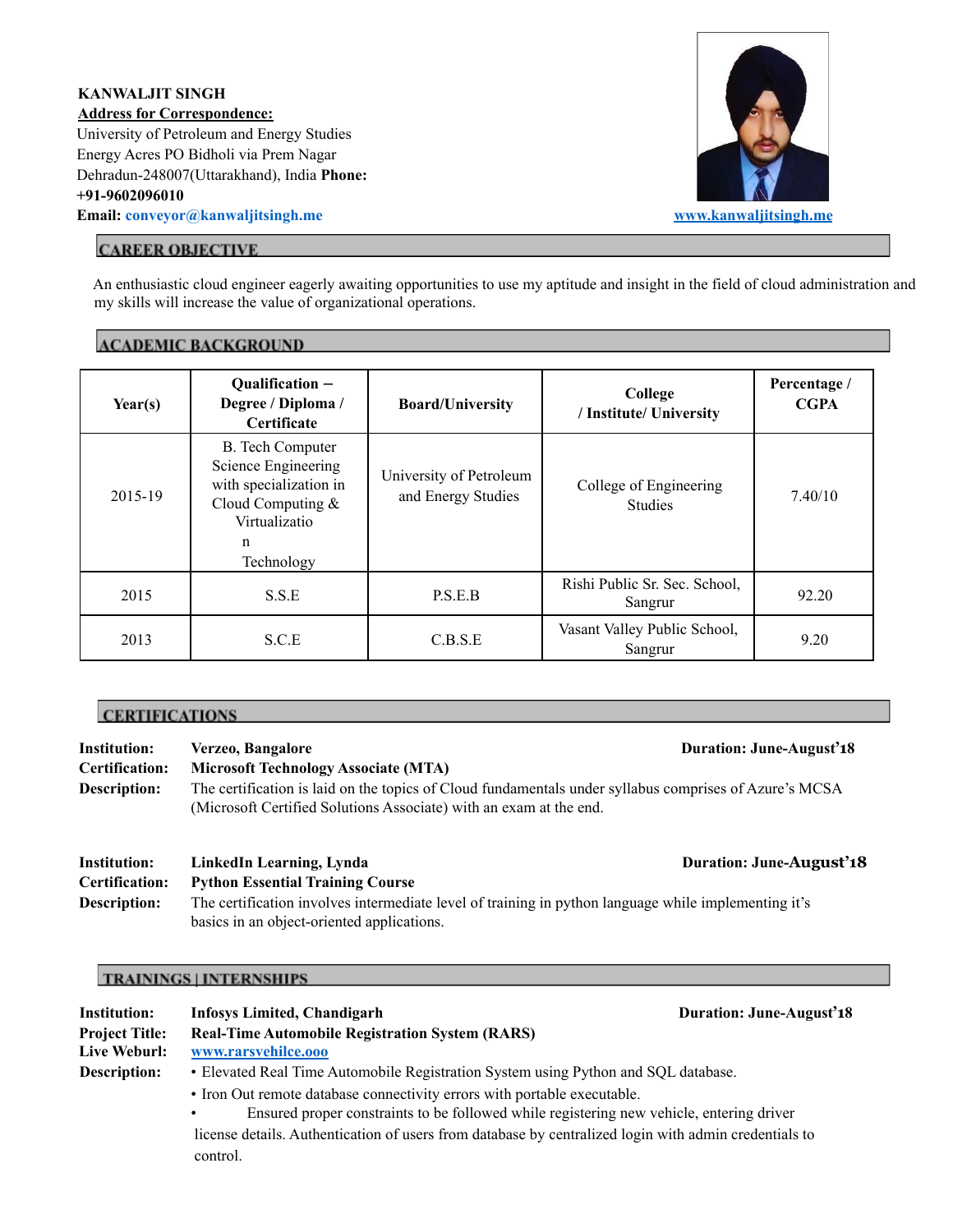| <b>Institution:</b>   | <b>Cyber Peace Foundation (CPF), Ranchi</b>                                                                                                                                 | <b>Duration: June-August'18</b> |  |  |
|-----------------------|-----------------------------------------------------------------------------------------------------------------------------------------------------------------------------|---------------------------------|--|--|
| <b>Project Title:</b> | <b>Latency Analyzer</b>                                                                                                                                                     |                                 |  |  |
| Live Weburl:          | www.latency.ooo                                                                                                                                                             |                                 |  |  |
| Description:          | • Developed Responsive Portal GUI with latency graph using particles Js and PHP for backend.                                                                                |                                 |  |  |
|                       | • Provided Client-Side latency executable solution in Python with location map API.<br>• Frame out remote connectivity using virtual private server for worldwide websites. |                                 |  |  |
|                       |                                                                                                                                                                             |                                 |  |  |
|                       | • Ensured Network Constraints i.e. ASN, IPv4 etc. for fetching server information to the SQL database.                                                                      |                                 |  |  |
| Institution:          | Verzeo, Bangalore                                                                                                                                                           | <b>Duration: June-August'18</b> |  |  |
| <b>Project Title:</b> | <b>Microsoft Azure Infrastructure Solutions</b>                                                                                                                             |                                 |  |  |
| Live Weburl:          | https://www.youtube.com/channel/UCfvki5OJmfPN9sGy 0lZg5g                                                                                                                    |                                 |  |  |
| Description:          | • Setup & evaluate the Azure's Region to Region Vnet features.                                                                                                              |                                 |  |  |

- Deployed & evaluate the Azure's Point to Site Vnet infrastructure.
- Deployed & Working on Microsoft's Active Directory Services in Cloud.
- Deployed Azure's Traffic Manager to Measure up it's performance in peak hours.

| Institution:          | <b>DesiDime – Member Experience</b>                                                                 | <b>Duration: June-</b> |
|-----------------------|-----------------------------------------------------------------------------------------------------|------------------------|
| <b>Project Title:</b> | Giant Smileys Userscript - Google Chrome, Firefox & Opera                                           |                        |
| Live Weburl:          | www.bit.ly/2AySANw                                                                                  |                        |
| Description:          | • Developed Smileys Userscript for Community's Online Social interaction.                           |                        |
|                       | • The scripts lift off the limitation to smiley usage in posts and offer a huge variety of smileys. |                        |

• Frame out integration with Website's Forum software with Imgur as hosting solution.

 $Duration: June-August'15$ 

• Ensured smilies to get added in every post/topics/chats/pm.

#### **EXPERIENCE | PROJECTS UNDERTAKEN**

.

| <b>Tech Blogg:</b><br><b>PlayStore:</b> | NetNeek – Insights of Technology<br>https://play.google.com/store/apps/details?id=com.netneek.net                                                                                                                                                                              | Duration: August-January'16-19         |
|-----------------------------------------|--------------------------------------------------------------------------------------------------------------------------------------------------------------------------------------------------------------------------------------------------------------------------------|----------------------------------------|
| Live Weburl:                            | www.netneek.net   https://www.youtube.com/netneek                                                                                                                                                                                                                              |                                        |
| Description:                            | • Developed & Founded Tech Channel with over 1.4k YouTube Followers presently in India.                                                                                                                                                                                        |                                        |
|                                         | • Developed the open-source social interactive Android App for digital deals discussion in Jan'19.<br>• Designed the Website with WordPress CMS and Zoho as Webmail Integration.<br>• Frame out the Tech Blog with Latest technology and deals with various WhatsApp channels. |                                        |
| <b>Business:</b><br>Live Weburl:        | LegionNode – Digital Reliable Solutions<br>www.legionnode.com                                                                                                                                                                                                                  | <b>Duration: September-December'18</b> |

- **Description:** Developed & Founded the Hosting Business Technical Platform.
	- Automate the billing platform using WHMCS and integrate it with Django based script.
	- Provided the host solution at very cheap rate with OpenVZ Virtualization.
	- Frame out the open community platform for digital support and digital solutions with clients atease
	- Reductant KVM Virialized Fail2Ban Servers for Billing Platform with payment gateway integrations.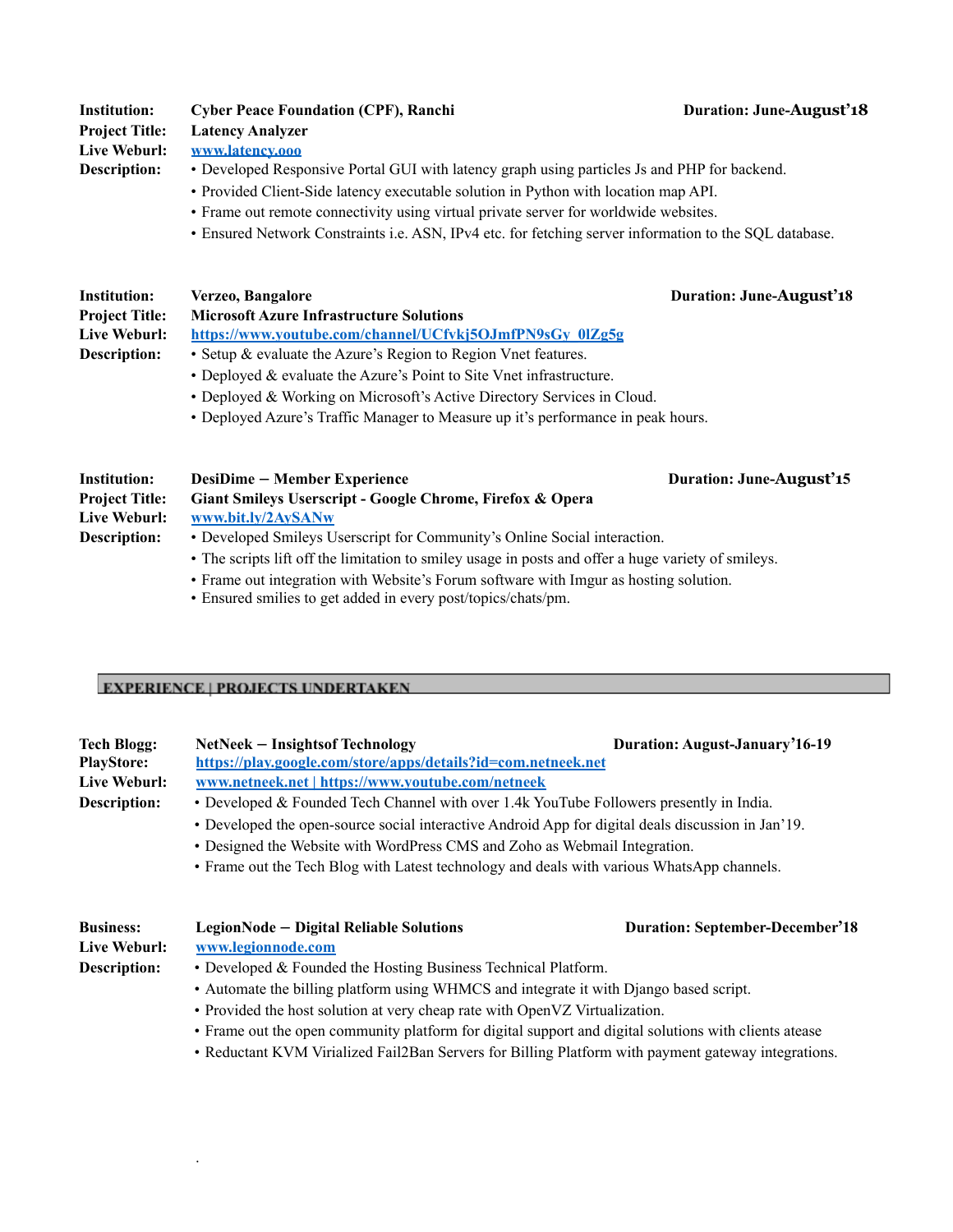| <b>Project Title:</b><br><b>Live Weburl:</b><br>Description: | Vaticination - Heart Disease Prediction Using Machine Learning Duration: August-Dec'18<br>www.vaticination.ga<br>• Validated Various Classifiers on Public Data-Set and founded the best training Accuracy Classifier.<br>•. Setup the Google Cloud for Jupyter Server computations via dynamic user inputs.<br>• Developed the GUI using LAMP stack with zone mapping for user symptoms and profile management.<br>• Developed the client-side executable in Python with remote connectivity to Google's Database. |                          |  |
|--------------------------------------------------------------|---------------------------------------------------------------------------------------------------------------------------------------------------------------------------------------------------------------------------------------------------------------------------------------------------------------------------------------------------------------------------------------------------------------------------------------------------------------------------------------------------------------------|--------------------------|--|
| <b>Project Title:</b><br><b>Description:</b>                 | Jabber - Encrypted Client Chat Server Network<br>• Constructed secure Chat Box using C++, TCP/IP and IOCP technology and multithreading.<br>• Implemented algorithm RSA and Diffie-Hellman key exchange on public jabber chat server.<br>• Implemented SHA and padding it with digital signature of the encrypted message.<br>• Setup the VPS with VitualMin as server panel with configured network ports.                                                                                                         | Duration: January-May'18 |  |
| <b>Project Title:</b><br><b>Description:</b>                 | <b>Interim - Academics Docket for Monitoring Faculty Schedule</b><br>• Formulated project using C and file handling.<br>• Produced algorithm for manipulating HTML & XML data in C from university's time-table portal.<br>• Implement Sockets for fetching the desired information from portal in interim server.                                                                                                                                                                                                  | Duration: Aug-Dec'17     |  |
| <b>Project Title:</b><br>Live Weburl:<br><b>Description:</b> | <b>UPES - Tech Community, Dehradun</b><br>August-Dec'16 www.upestech.com<br>• Founded and Developed the University's Social Community Platform.<br>• Uses Community forum technology made it helpful for newbies and other old students.                                                                                                                                                                                                                                                                            | Duration:                |  |

- Implemented on LAMP stack with virtualized node on KVM and DNS on Cloudflare.
- Social Sharing of Question Papers and other modes of study resources for various branches.

# **Others:**

| <b>Project Title</b>        | Live WebUrl                     | <b>Description</b>                    | <b>Duration</b> |
|-----------------------------|---------------------------------|---------------------------------------|-----------------|
| $Simplex - Chrome$          | https://chrome.google.com/      | <b>Developed Extension in Pure</b>    | $Dec-Mar'16-$   |
| <b>Extension</b>            | webstore/detail/simplex-search- | <b>PHP</b> using Google's             | 18              |
|                             | direct-                         | advance queries manipulation          |                 |
|                             | dow/pibeoppcialfpobcfcfcdnd     | for index search for various          |                 |
|                             | bjdoeikkl?hl=en                 | different                             |                 |
|                             |                                 | content.                              |                 |
| HungryPoint - Pizza         | www.hungrypoint.in              | <b>Developed using WordPress CMS</b>  | Jan-Mar'18      |
| Chain                       |                                 | frontend with PHP<br>for<br><b>as</b> |                 |
|                             |                                 | backend for client & form             |                 |
|                             |                                 | handling.                             |                 |
| <b>UPES ECELL - Chapter</b> | www.upesecell.com               | Developed and maintained              | Jan-Mar'18      |
|                             |                                 | it's all live registrations of        |                 |
|                             |                                 | members and event updates and         |                 |
|                             |                                 | managed                               |                 |
|                             |                                 | it's server administration.           |                 |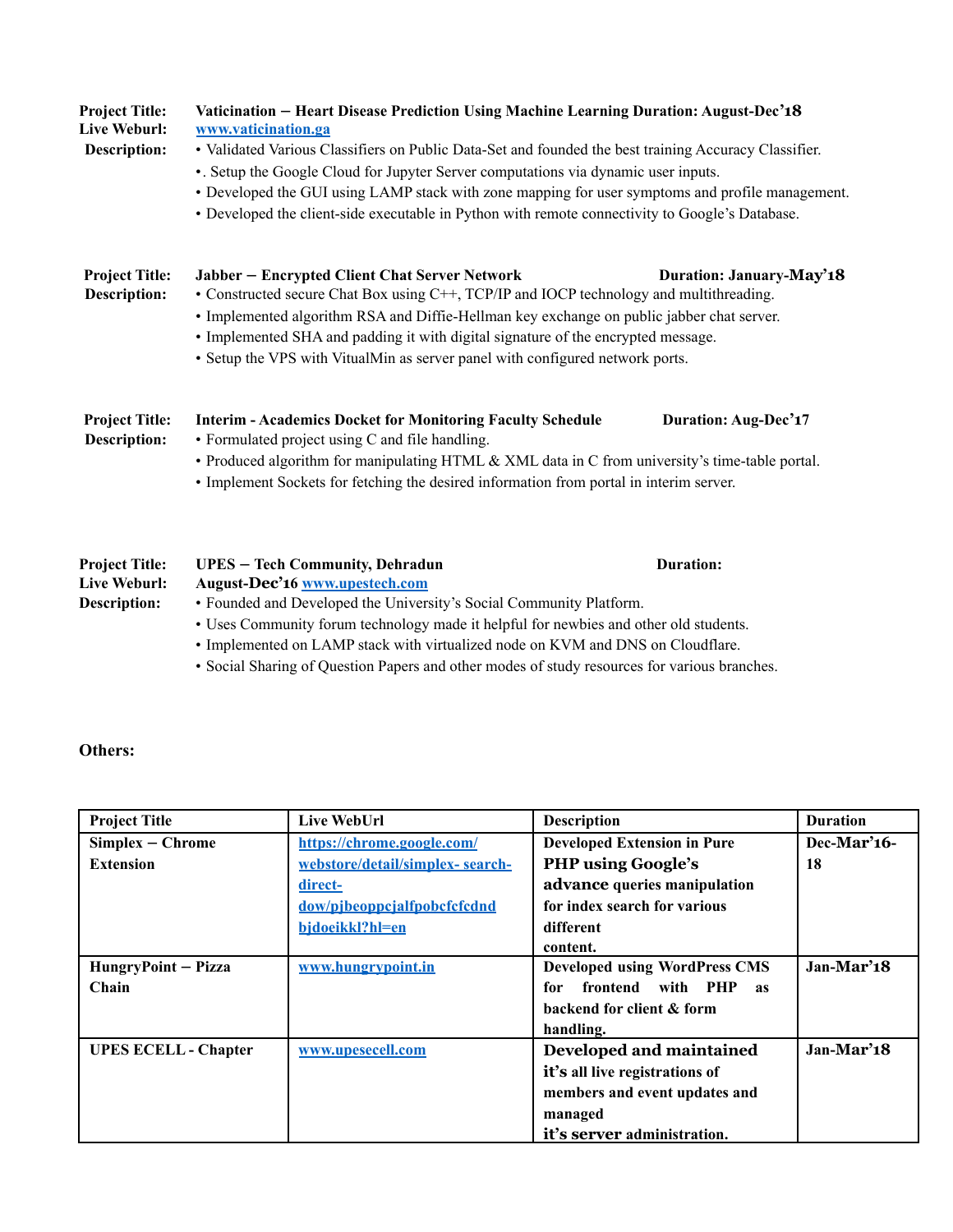| <b>UPES ECELL - Android</b> | https://play.google.com/stor | Developed ECell's official     | Aug-Dec-'17 |
|-----------------------------|------------------------------|--------------------------------|-------------|
|                             | e/apps/details?id=com.upes.  | <b>Application Using Ionic</b> |             |
|                             | ecell                        | framework and push             |             |
|                             |                              | notifications using firebase.  |             |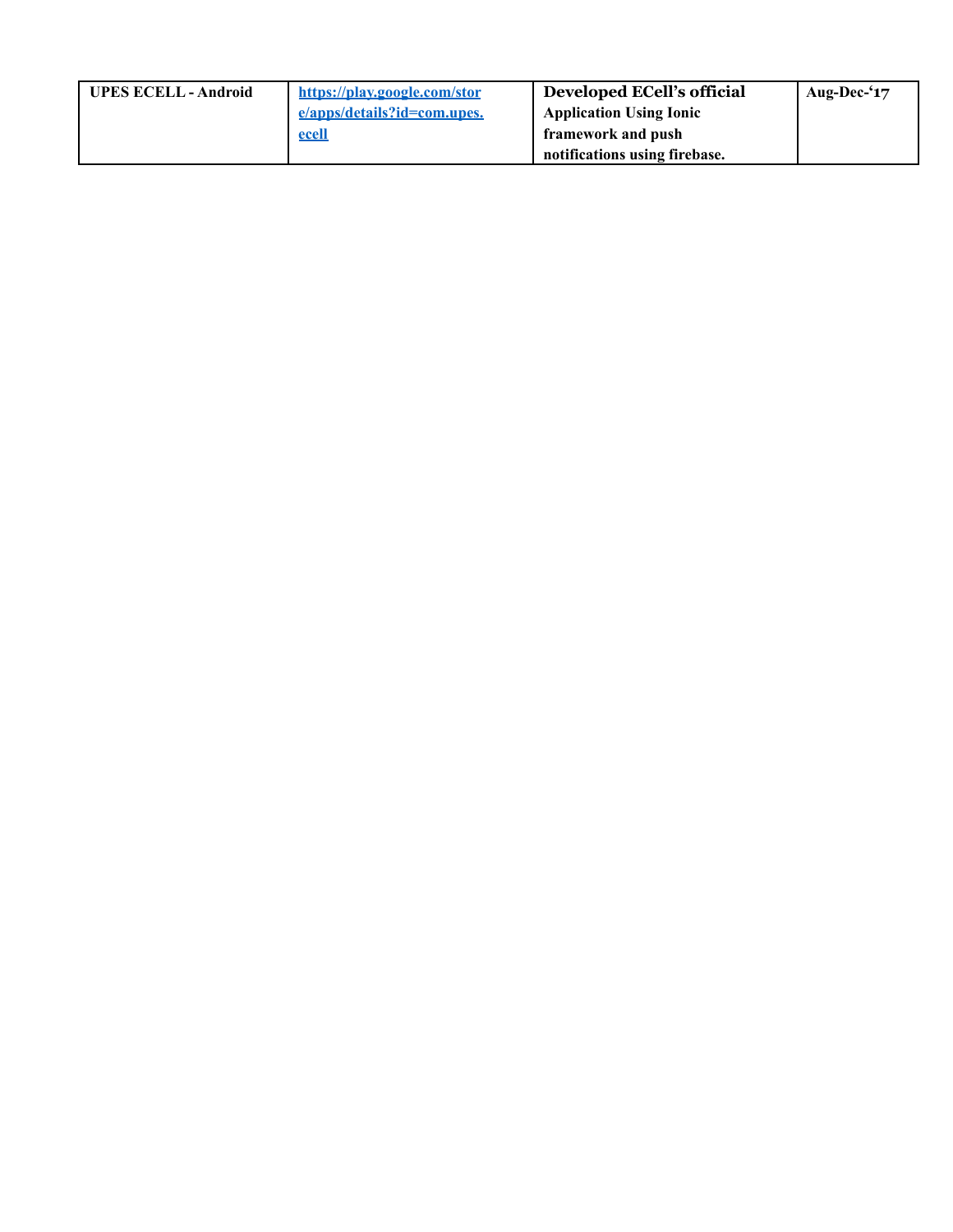| Divyahimgiri-              | https://divyahimgiri.com/    | <b>Developed CMS-based</b>            | Mar-June'17  |
|----------------------------|------------------------------|---------------------------------------|--------------|
| <b>Newspaper CMS-Based</b> |                              | newspaper website utilizing           |              |
| website                    |                              | Wordpress with various plugin         |              |
|                            |                              | support.                              |              |
| S.Cafe Boys Hostel -       | https://play.google.com/stor | <b>Developed Hostel's</b>             | Jan-April'16 |
| Android                    | e/apps/details?id=com.scafe. | <b>Management Application for new</b> |              |
|                            | hostel                       | student registration and for showing  |              |
|                            |                              | hostel room rates.                    |              |
| Grind-Café Food Web        | http://www.grind-cafe.com    | <b>Developed Web Application with</b> | Feb-April'16 |
| <b>Application</b>         |                              | Email OTP & order tracking using      |              |
|                            |                              | PHP as backend and HTML               |              |
|                            |                              | as frontend.                          |              |
| <b>S.Cafe Boys Hostel</b>  | http://www.scafehostel.com   | Developed static frontend with        | Dec-June'15  |
|                            |                              | integration as PayUmoney for          | $-17$        |
|                            |                              | payments and dynamic internet         |              |
|                            |                              | recharge system for students.         |              |
| $UPES - WHRP$              | http://www.upes-wrhp.com     | Database handling IN SQL and          | Oct-Dec'15   |
| Conference 2015-16         |                              | mail automation system with           |              |
|                            |                              | static frontend in HTML.              |              |
|                            |                              |                                       |              |
| <b>UPES – IEEE Web</b>     | http://www.upesieee.com      | Developing a Web application for      | Oct'18-      |
| <b>Application</b>         |                              | <b>IEEE Research proposals while</b>  | Continued    |
|                            |                              | maintaining their static              |              |
|                            |                              | web chapter website.                  |              |

# **PUBLICATIONS**

| <b>Paper Title</b><br>UAE | : An Interoperable Approach Fund Exchange between Digital E-Wallets via Single Sign On<br>Conference Held: MTMI INTERNATIONAL CONFERENCE, INN EXPRESS DUBAI AIRPORT, DUBAI,                                                                                                                                                               |
|---------------------------|-------------------------------------------------------------------------------------------------------------------------------------------------------------------------------------------------------------------------------------------------------------------------------------------------------------------------------------------|
| <b>Duration</b>           | : Aug-Dec' <sub>17</sub>                                                                                                                                                                                                                                                                                                                  |
| <b>Description</b>        | : The paper discusses about single-sign on unified platform for users where multiple e-<br>wallets can exchange funds in an interoperable manner while providing the end<br>user a single platform for it's all daily-use transaction activities using REST framework and<br>authentications done using UIDAI API.                        |
| <b>Paper Title</b>        | : Peer to Peer (P2P) Backup Service Using Cloud Based Private Tracker System                                                                                                                                                                                                                                                              |
| <b>Paper Type</b>         | : Survey Paper                                                                                                                                                                                                                                                                                                                            |
| <b>Duration</b>           | $: Nov318$ - Continued                                                                                                                                                                                                                                                                                                                    |
| <b>Description</b>        | : The paper discusses about the backup system using private trackers in BitTorrent<br>protocol where users can store their backup in an encrypted way to their highly available peer's extra<br>storage space with some constraints maintaining the seed-peer ratio balance and allows the large<br>backups with redundancy at zero cost. |